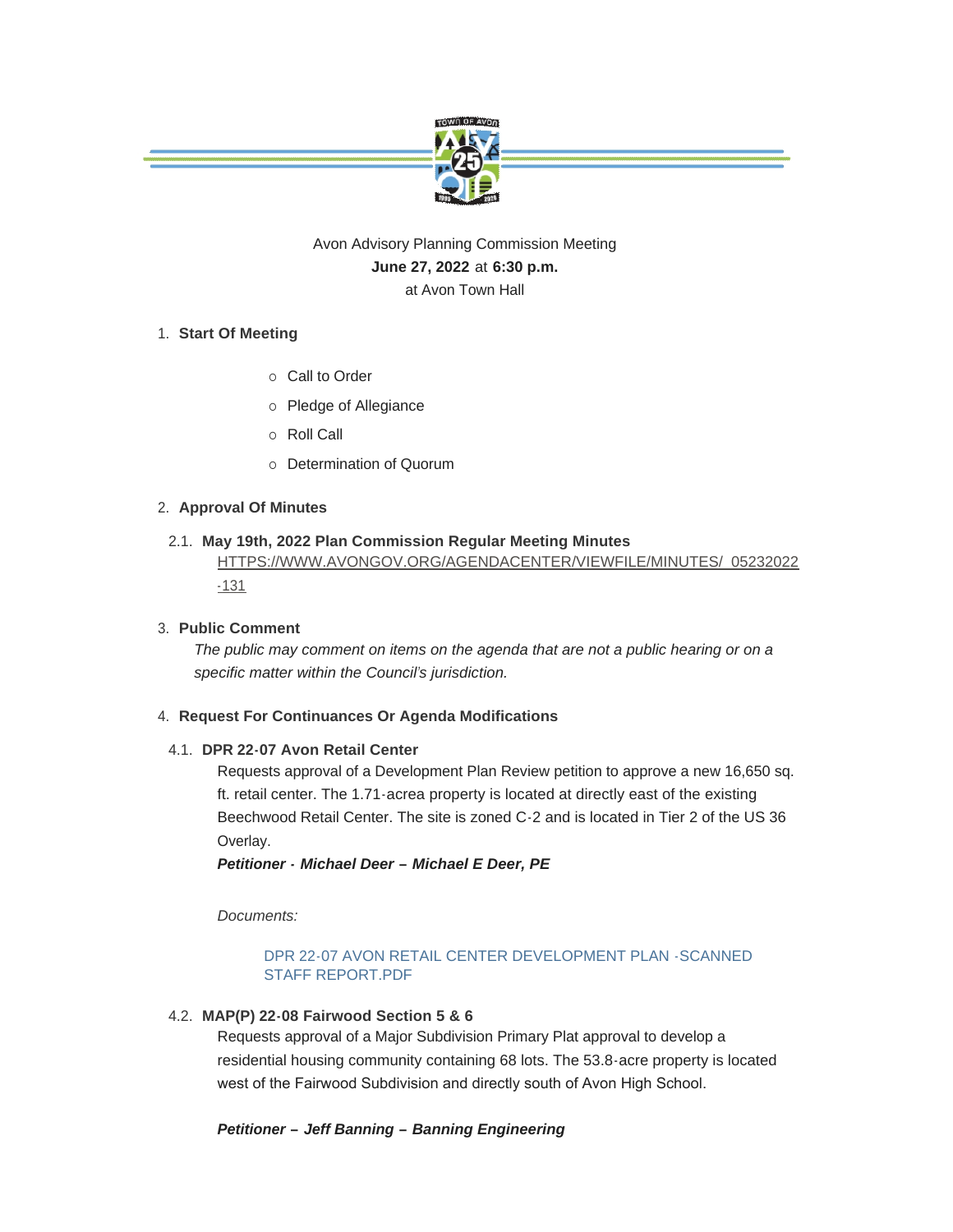*Documents:*

#### [MAP\(P\) 22-08 FAIRWOOD SECTIONS 5 AND 6 -](https://www.avongov.org/AgendaCenter/ViewFile/Item/574?fileID=505) SCANNED STAFF REPORT.PDF

#### **PUD(P) 22-01 Oriole Estate PUD** 4.3.

Request for initial review of a Planned Unit Development to develop a Single-family townhome unit development containing a maximum of (376) townhomes and High School Expansion containing athletic facilities, additional parking and drainage facilities. The 78.84-acre property is located at south side of County Road 150 S and directly west of Avon High School.

#### *Petitioner - Jeff Banning – Banning Engineering*

*Documents:*

### [PUD\(P\) 22-01 ORIOLE ESTATES PUD -](https://www.avongov.org/AgendaCenter/ViewFile/Item/575?fileID=507) SCANNED STAFF REPORT.PDF

#### **PUD(P) 22-02 CityScape Avon** 4.4.

Request for approval of a Planned Unit Development for Cityscape Residential development featuring approximately 300 attached multi-family units contained within 17-acres, as well as a commercial outlet containing 1.1-acres.

*Petitioner – Evan Bryant – Cityscape Residential*

*Documents:*

### [PUD\(P\) 22-02 CITYSCAPE AVON PUD -](https://www.avongov.org/AgendaCenter/ViewFile/Item/583?fileID=508) SCANNED STAFF REPORT.PDF

#### **ZA 22-09 Glenrock Springs** 4.5.

Request for approval of a Zoning Amendment for 10.06 acres from C-3 to the R-2 zoning. The 10.06-acre property is located 7650 Beechwood Centre Road*.* 

### *Petitioner - Matthew M Price – Denton Bingham Greenebaum, LLP*

*Documents:*

[ZA 22-09 GLENROCK SPRINGS REZONING -](https://www.avongov.org/AgendaCenter/ViewFile/Item/579?fileID=512) SCANNED STAFF REPORT.PDF

#### **Old Business** 5.

#### **ZA 22-06 Village Place Townhomes** 5.1.

Request for approval of a Zoning Amendment for 11.02-acres from R-2 to R- 4. The 11.02-acre property is located at 350 N CR 900 E and adjacent parcel to south.

### *Petitioner – Brian Tuohy, Tuohy Bailey & Moore, LLP*

*Documents:*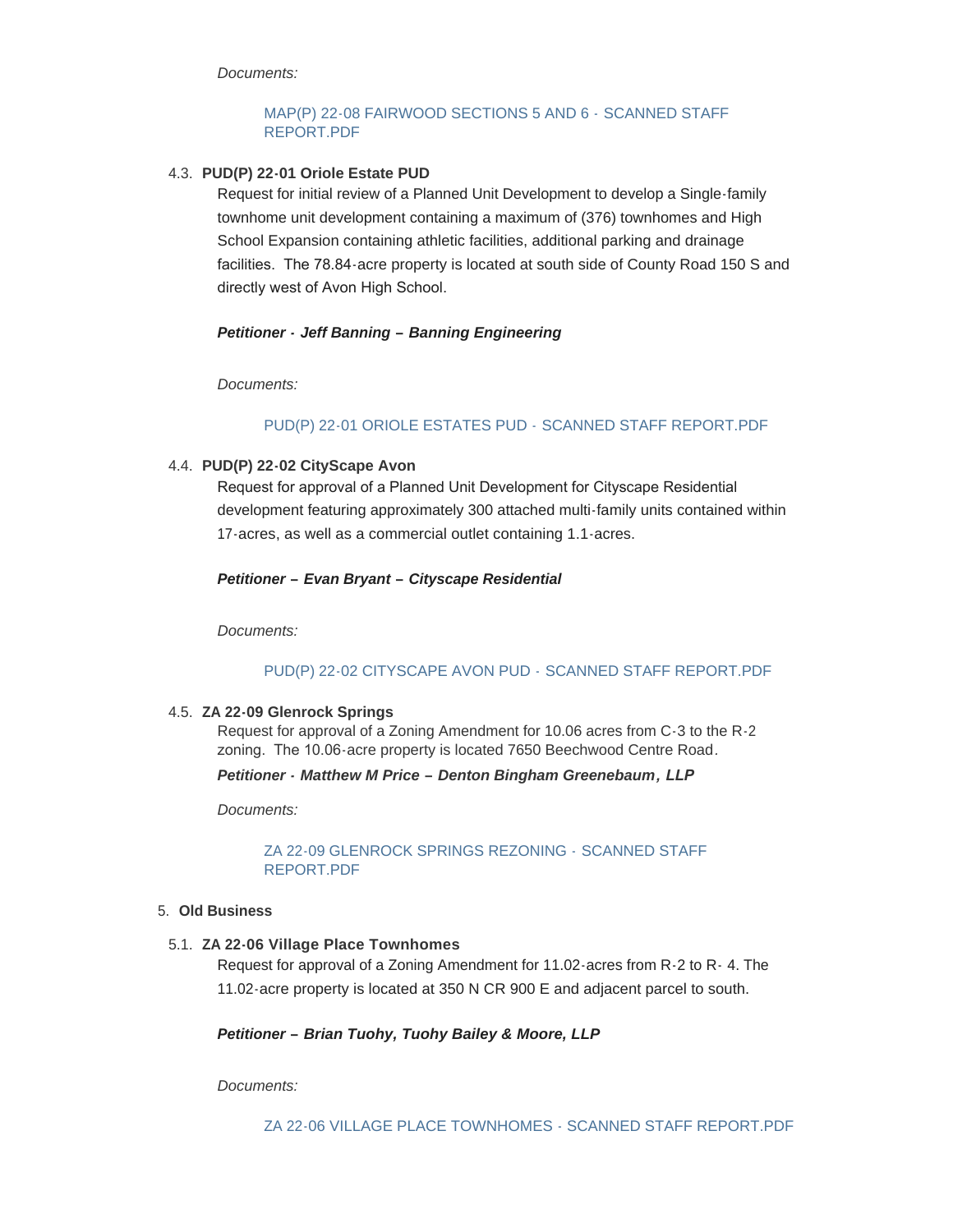#### **New Business** 6.

#### **DPR 22-10 Bubba's 33** 6.1.

Request for approval of a Development Plan Review to approve 7,575 sq. ft. restaurant. The 1.99-acre property is located at 8748 E. US Hwy 36 and is located in Tier 1 of the US 36 Overlay District.

#### *Petitioner - Brandon Goldberg - Greenberg Farrow*

*Documents:*

[DPR 22-10 BUBBAS 33 - SCANNED STAFF REPORT.PDF](https://www.avongov.org/AgendaCenter/ViewFile/Item/577?fileID=504) [DPR 22-10 BUBBAS 33 STAFF REPORT - PLANS.PDF](https://www.avongov.org/AgendaCenter/ViewFile/Item/577?fileID=502)

#### **Waiver #1 - DPR 22-10** 6.1.1.

**Waiver:** Avon UDO Section 2.1.O.3.a: to consider metal awnings and permanent metals roofs sufficient for building articulation (minimum 3-foot offset and 20 feet in length required).

#### **DPR 22-11 – DRG – Bradford Rd.** 6.2.

Request for approval of a Development Plan Review to approve of a 250,000 sq. ft. rear load speculative warehouse. The 16.75-acre property is located at 10160 Bradford Rd.

*Petitioner - A. Curran Darling – Distribution Realty*

*Documents:*

#### [DPR 22-11 DRG AT BRADFORD ROAD -](https://www.avongov.org/AgendaCenter/ViewFile/Item/582?fileID=503) SCANNED STAFF REPORT.PDF

**Waiver #1 - DPR 22-11** 6.2.1.

**Waiver:** Avon UDO Section 7.11. D: To remove to offset of the 12 inches in vertical depth façade length.

#### **MIP 22-01 Nichols Minor Plat** 6.3.

Request for approval of a Minor Primary Plat to approve of a three (3) lot Minor Plat to be known as "Nichols Minor Plat". Each lot will include a single-family residence and a private drive. The 20.25-acre property is located at 5241 E. Co Rd. 200 N.

*Petitioner - Josh Zarnoth – Kruse Consulting, Inc.* 

*Documents:*

#### [MIP 22-01 NICHOLS MINOR PLAT -](https://www.avongov.org/AgendaCenter/ViewFile/Item/580?fileID=506) SCANNED STAFF REPORT.PDF

#### **Waiver #1 - MIP 22-01** 6.3.1.

Avon SCO Section 3.18 #01: To remove the requirement to construct a sidewalk along the north side of E. Co. Rd. 200 N.

#### **ZA 22-08 Sycamore Preserve** 6.4.

Request for approval of a Zoning Amendment for 15.94 acres from AG to the R-2 zoning. The 15.94-acre property is located 590 North C.R. 900 E*.*